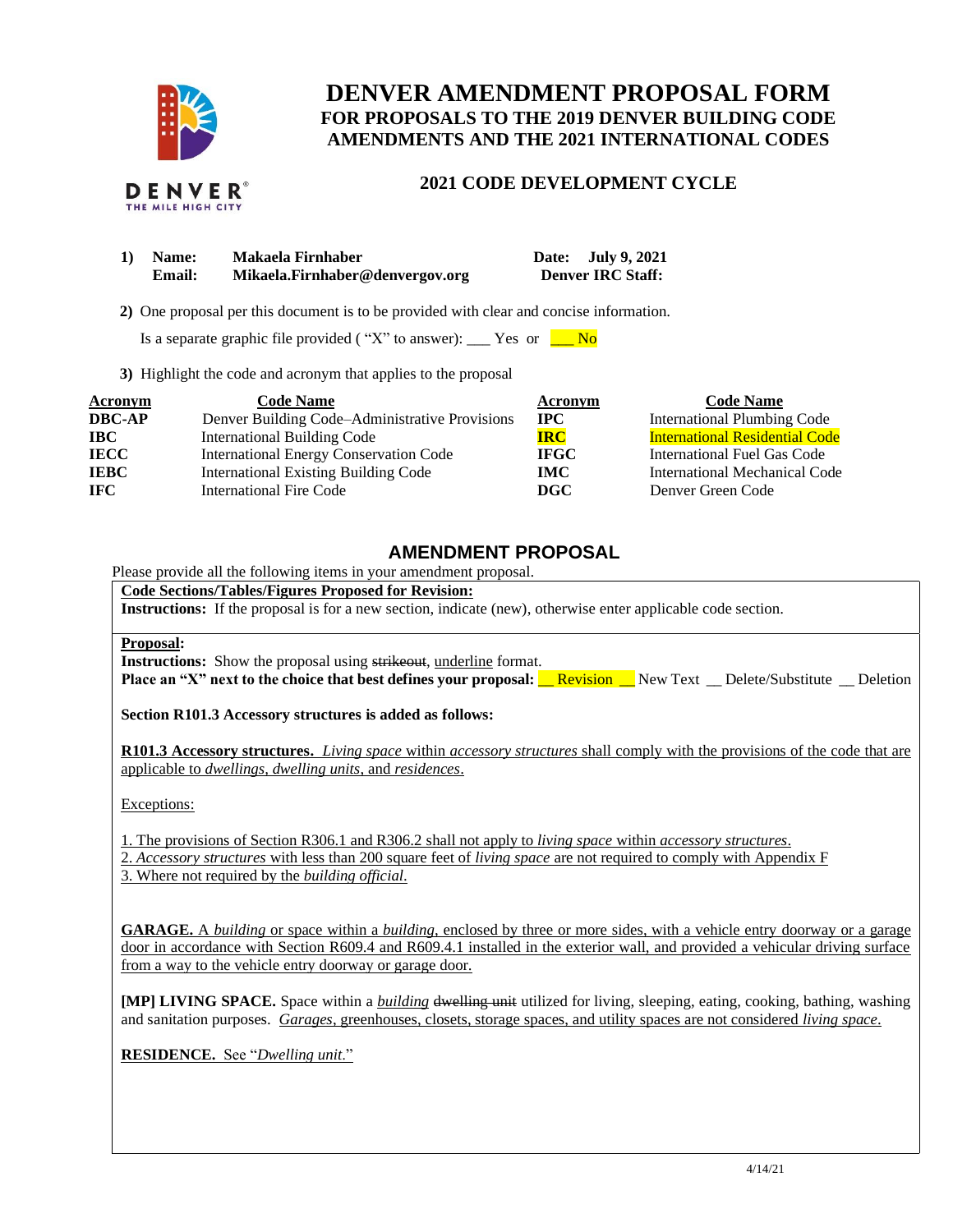**R302.1 Exterior walls.** Construction, projections, openings and penetrations of exterior walls of dwellings and accessory buildings shall comply with Table R302.1(1); or dwellings equipped throughout with an automatic sprinkler system installed in accordance with Section P2904 shall comply with Table R302.1(2). Exceptions:

- 1. Walls, projections, openings or penetrations in walls perpendicular to the line used to determine the fire separation distance.
- 2. Walls of individual dwelling units and their accessory structures, without *living space*, located on the same.
- 3. Detached tool sheds and storage sheds, playhouses and similar structures exempted from permits are not required to provide wall protection based on location on the lot. Projections beyond the exterior wall shall not extend over the lot line.
- 4. Detached garages accessory to a dwelling located within 2 feet (610 mm) of a lot line are permitted to have roof eave projections not exceeding 4 inches (102 mm).
- 5. Foundation vents installed in compliance with this code are permitted.

**R310.1 Emergency escape and rescue opening required.** Basements, habitable attics, *accessory structures* with *living space*, and every sleeping room shall have not less than one operable emergency escape and rescue opening. Where basements contain one or more sleeping rooms, an *emergency escape and rescue opening* shall be required in each *sleeping room*. *Emergency escape and rescue openings* shall open directly into a public way, or to a *yard* or *court* having a minimum width of 36 inches (914 mm) that opens to a *public way*.

**R328.4 Locations.** ESS shall be installed only in the following locations:

1. Detached garages and detached accessory structures without *living space*.

2. Attached garages separated from the *dwelling unit living space* in accordance with Section R302.6.

3. Outdoors or on the exterior side of exterior walls located not less than 3 feet (914 mm) from doors and windows directly entering the dwelling unit.

4. Enclosed utility closets, basements, storage or utility spaces within *dwelling units* with finished or noncombustible walls and ceilings. Walls and ceilings of unfinished wood-framed construction shall be provided with not less than 5/8-inch (15.9 mm) Type X gypsum wallboard.

**R328.5 Energy ratings.** Individual ESS units shall have a maximum rating of 20 kWh. The aggregate rating of the ESS shall not exceed:

1. 40 kWh within utility closets, basements and storage or utility spaces.

2. 80 kWh in attached or detached garages and detached *accessory structures* without *living space*.

3. 80 kWh on exterior walls.

4. 80 kWh outdoors on the ground.

**R403.1.4.1 Frost protection.** Except where otherwise protected from frost, foundation walls, piers and other permanent supports of buildings and structures shall be protected from frost by one or more of the following methods: 1. Extended below the frost line specified in Table R301.2.

2. Constructed in accordance with Section R403.3.

3. Constructed in accordance with ASCE 32.

4. Erected on solid rock.

Footings shall not bear on frozen soil unless the frozen condition is permanent.

### **Exceptions:**

- 1. Protection of free-standing, accessory structures without *living space* with an area of 600 square feet (56 m2) or less, of light-frame construction, with an eave height of 10 feet (3048 mm) or less shall not be required.
- 2. Protection of free-standing, accessory structures without *living space* with an area of 400 square feet (37 m2) or less, of other than light-frame construction, with an eave height of 10 feet (3048 mm) or less shall not be required.

**Supporting Information (Required):**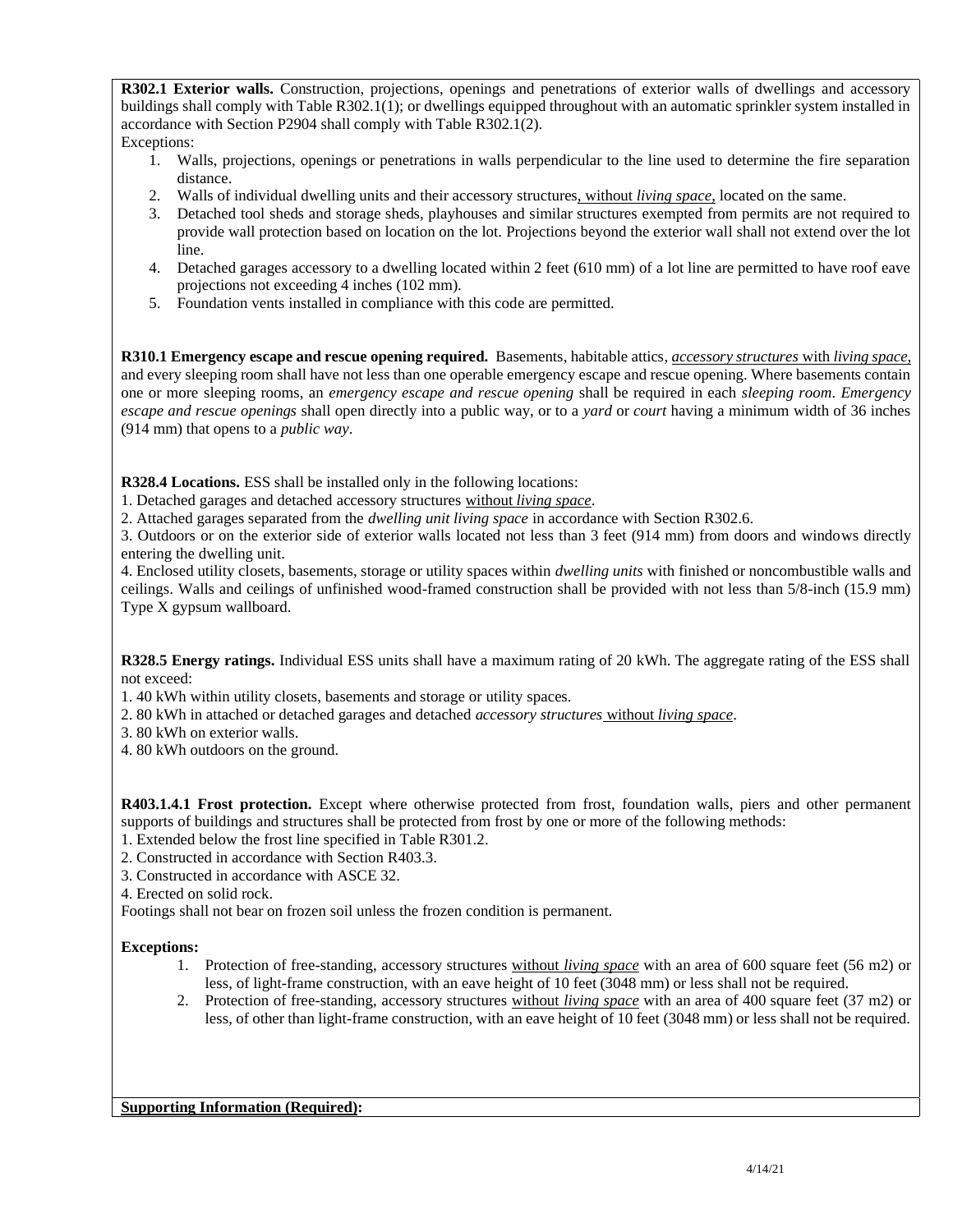All proposals must include a written explanation and justification as to how they address physical, environmental, and/or customary characteristics that are specific to the City and County of Denver. The following questions must be answered for a proposal to be considered.

Purpose: What does your proposal achieve?

This proposal will ensure that accessory structures built or modified to include living space, which by definition includes habitable space, will have the appropriate features and safety as required for similar spaces within a dwelling unit.

Reason: Why is your proposal necessary?

Denver has experienced significantly increased interest amongst residents to expand the living space of their homes into their accessory structure. This was greatly increased by the temporary closing of many businesses during 2020 which motivated homeowners to create offices and gyms in accessory structures, for example. This change in use and increase in frequency of use, necessitates these areas be constructed as living spaces. Heating, energy conservation, egress, smoke and CO alarms, garage fire separation, and electrical outlet distribution are subjects that only apply to dwellings or dwelling units throughout the IRC.

Substantiation: Why is your proposal valid? (i.e. technical justification)

The definition for living space only applies to living space within a dwelling, as the IRC has always considered the occupants actives occurring in accessory structures to be relatively short in their duration of use and utilitarian in nature. However, modifications are desired by Denver citizens enhance the comfort of accessory structures such that the activities occurring within are more similar to that occurring in the dwelling. For this reason, "dwelling unit" is proposed for replacement with "buildings", which by definition includes both dwellings and accessory structures. A list of spaces not to be interpreted as living space is also included and matches the method used in the habitable space definition to clarify which spaces are not to be considered, even though the listed activities "could" occur. Garages, and the other listed spaces should not be considered living space for the sake of code applications. To further distinguish garages, including heated garages, from other accessory structures, a definition for garage has been proposed. This definition is derived from the provisions for garages and carports in section 309. Table R302.6 for dwelling-garage separation refers to "residence". This term is not used elsewhere in the IRC and is not defined. To avoid confusion and to maintain consistency with the intent of this amendment for living space within accessory structures, a new definition for "residence" was added that simply refers the reader to "dwelling unit".

The newly proposed section 101.3 Accessory structures, will apply all provisions in the IRC for dwellings, dwelling units, and residences to living space within accessory structures. Where the code refers to these housing types, there are generally further and more specific requirements for the functions of the spaces within. This section will allow the specific actions of sleeping, cooking, eating, etc in the definition of living space to be appropriately addressed regardless of the building they are within. In the exceptions, the requirement for a bathroom and kitchen in every dwelling unit is removed for living space within accessory structures. The second exception references the soil gas exhaust (radon) appendix and aligns with the threshold of 200 square feet it provides. The third exception allow the building official discretion for specific situations where unforeseen and unintended applications or interpretations of this amendment would not be appropriate for the purpose of this code.

Section R310.1 only references basement, habitable attics and sleeping rooms for the requirement of an emergency escape and rescue opening. However, many conditioned accessory structures with living space are used by the occupants similarly to basements and habitable attics. Often guests or child sleepovers will occur in these buildings. The probability of sleeping in a conditioned accessory structure with living space even without a designated or delineated sleeping room within, is a probable expectation and should be protected with a secondary means of escape or rescue.

Sections 328.4 and 328.5 provide code provisions regarding the location of energy storage systems and limits to their capacity. In these sections "accessory structures" is listed alongside "garages" under the expectation that these accessory structures do not contain living space. In making these amendments to better address the unique needs of a living space within an accessory structure, it is critical a distinction be made that the section 328 provision for accessory structures do not apply to accessory structures with living space.

The exceptions for frost protection of limited size accessory structures are proposed for modification to exclude accessory structures containing living space. Frost protection of building foundation is not a direct life safety provision and is not affected by the action of an occupant within, such as those listed in the definition of living space. However, the nature of increasing the comfort of a space and the duration and frequency of its use does have a direct relationship to the features, finishes, and financial investment in the space. With this increased magnitude of finished construction, like a dwelling, it is appropriate to require a more reliable and durable foundation to protect the investments expectations of Denver citizens. An accessory structure is typically not finished with rigid surface coverings such as gypsum board and thus the building can tolerate more differential movement from a less stable foundation. Living space is conventionally finished space and will likely have materials that cannot tolerate the same instability.

**Bibliography and Access to Materials** (as needed when substantiating material is associated with the amendment proposal):